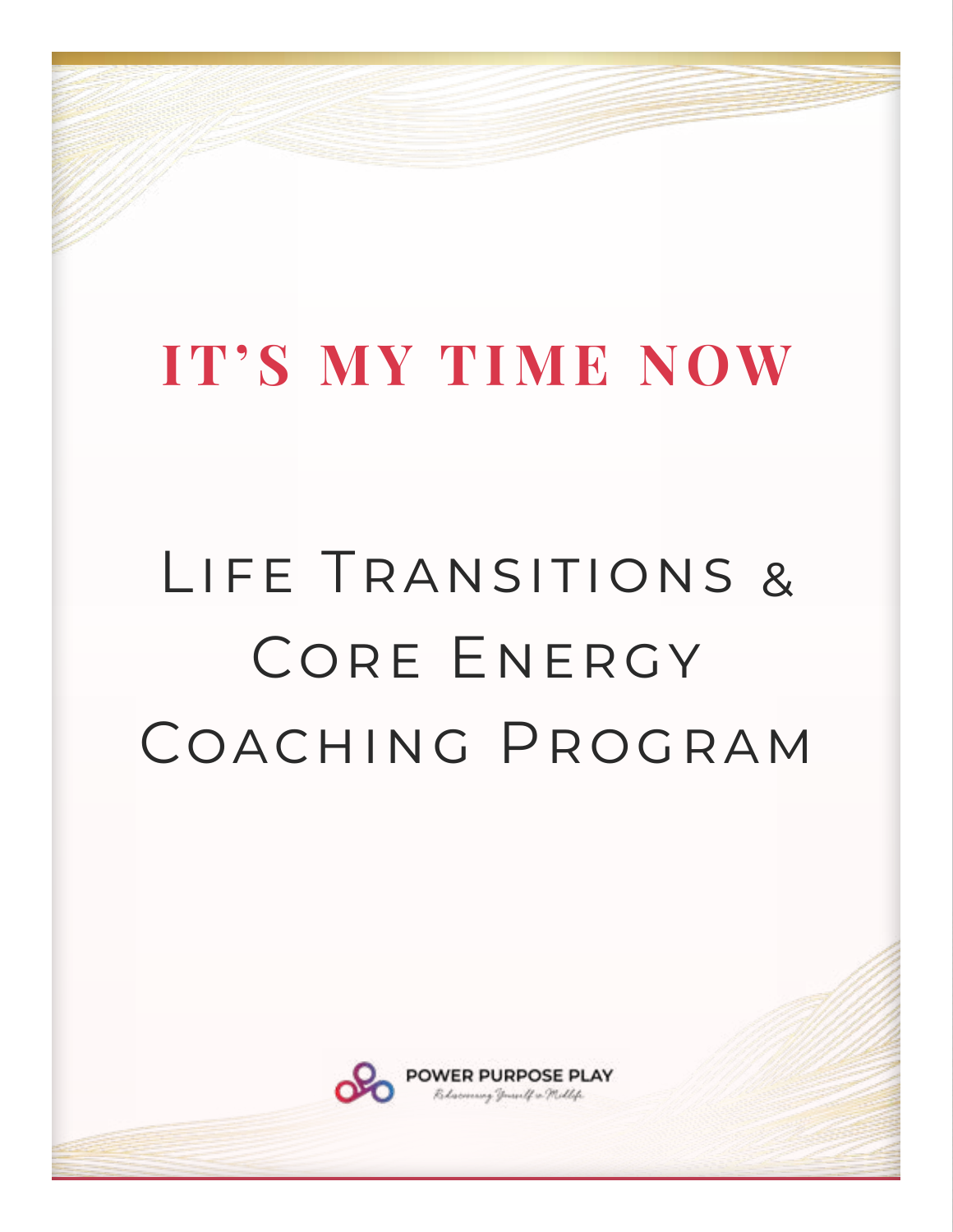**IT'S MY TIME NOW** is a transformational 3-month 1:1 coaching program designed to empower women like you facing transitions in midlife to find your true power and purpose and live a happy & fulfilled next stage of life.

If you are asking yourself, "what's next?", and are facing transitions in your career (leaving a career or starting a new one), relationships, health & wellness, or other life transitions, this program is meant for you.

#### **Kavita Ahuja**,

- **1.** Assess your current level of energy & life satisfaction
- **2.** Rediscover your strengths, passions, values, and reason for being
- **3.** Visualize your future and make plans to achieve that vision
- **4.** Uncover Obstacles in your way, and take action to overcome them
- **5.** Gain Confidence in yourself to achieve your vision
- **6.** Create an Action Plan and remain accountable to that plan

### By completing this program, you will:

- **✓ Understand your true power, purpose and potential ✓ Develop a plan of action for your future ✓ Limit obstacles in your way and gain confidence in yourself**
- **✓ Utilize your talents to the fullest to create a positive impact in the world**
	- **✓ Live your highest energetic potential**

#### **The program includes:**

- 1. 12 1 hour one-on-one private & confidential personal coaching sessions over 3 or 4 months (weekly or bi-weekly sessions)
- 2. Proprietary tools, templates and exercises to work on between sessions
- 3. Initial ELI assessment and final ELI assessment as 2 added bonus sessions (see reverse for more information)
- 4. Personal coaching support in-between sessions

#### **Tools which will be used include:**

- $\sqrt{ }$  Energy Leadership Index Assessment (ELI - see reverse)
- $\sqrt{ }$  Wheel of life tool
- $\sqrt{\phantom{a}}$  Superpowers exercises
- $\sqrt{ }$  Passions & Values assessment
- $\sqrt{ }$  Ikigai or reason for being tool
- $\sqrt{ }$  Inner mentor visioning exercise
- $\sqrt{ }$  Identifying and releasing obstacles or energy blocks
- $\sqrt{ }$  Confidence building guides
- $\sqrt{ }$  Plan of action formula
- $\sqrt{ }$  AIM Smart action plan & accountability tools

#### **Let's have a chat. [Book a free 30 minute discovery call](https://calendly.com/powerpurposeplay/30min) here.**

Let me help you rediscover yourself.

a Certified Life Transitions & Core Energy Coach, will guide you through a systematic and proven process of rediscovery. It consists of 6 steps: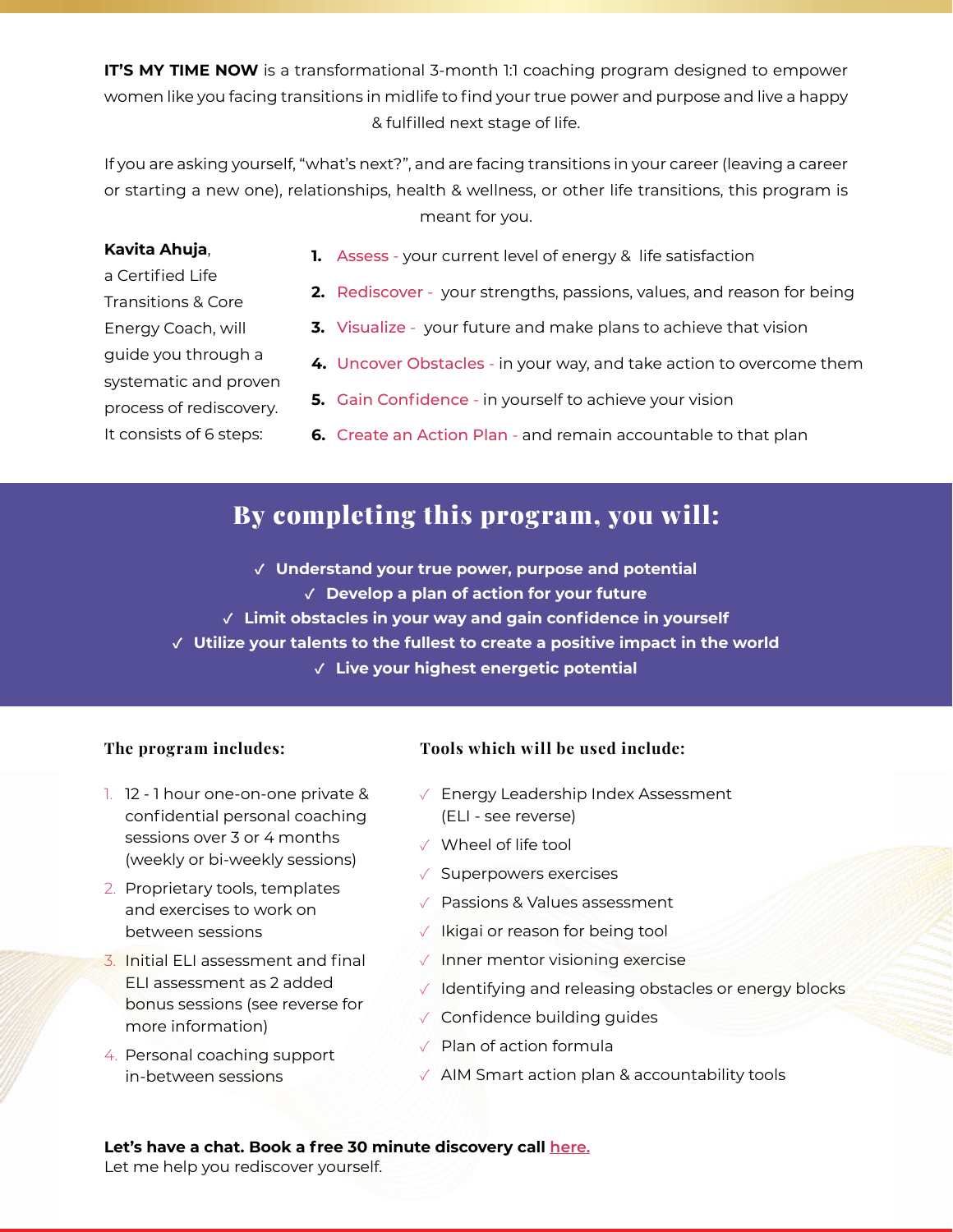

Who is Kavita Ahuja?

I am a Certified Life Transitions and Core Energy Coach, obtaining my coaching certification through IPEC (the Institute for Professional Excellence in Coaching).

My passions lie in empowering women like you, facing transitions in midlife, to connect with your true power and purpose so you can live a happy and fulfilled next stage in life.

Whether you are facing transitions in your career, in your relationships, in your health & wellbeing, or other aspects of your life - I believe you still have so much to offer. I believe you can and should bring out what has always been inside of you, so the world can benefit from your gifts.

I know you may be scared, or unsure of yourself. I was too. At the age of 50, I left a comfortable 25 year long corporate career in order to pursue my vision of helping women like you find your true inner power and purpose. I have the experience, skills, and a proven process which I followed, and am excited to share with you.

I am a Certified Professional Coach(CPC), Energy Leadership Index-Master Practitioner (ELI-MP), founder of [Power Purpose Play,](https://powerpurposeplay.ca/) podcast host of the popular podcast, [The Midlife Reinvention,](https://powerpurposeplay.ca/podcast/) and most importantly, dedicated to helping you live the next best chapter of your life to the fullest.

**Let's have a chat. [Book a free 30 minute discovery call](https://calendly.com/powerpurposeplay/30min) here.** Let me help you rediscover yourself.